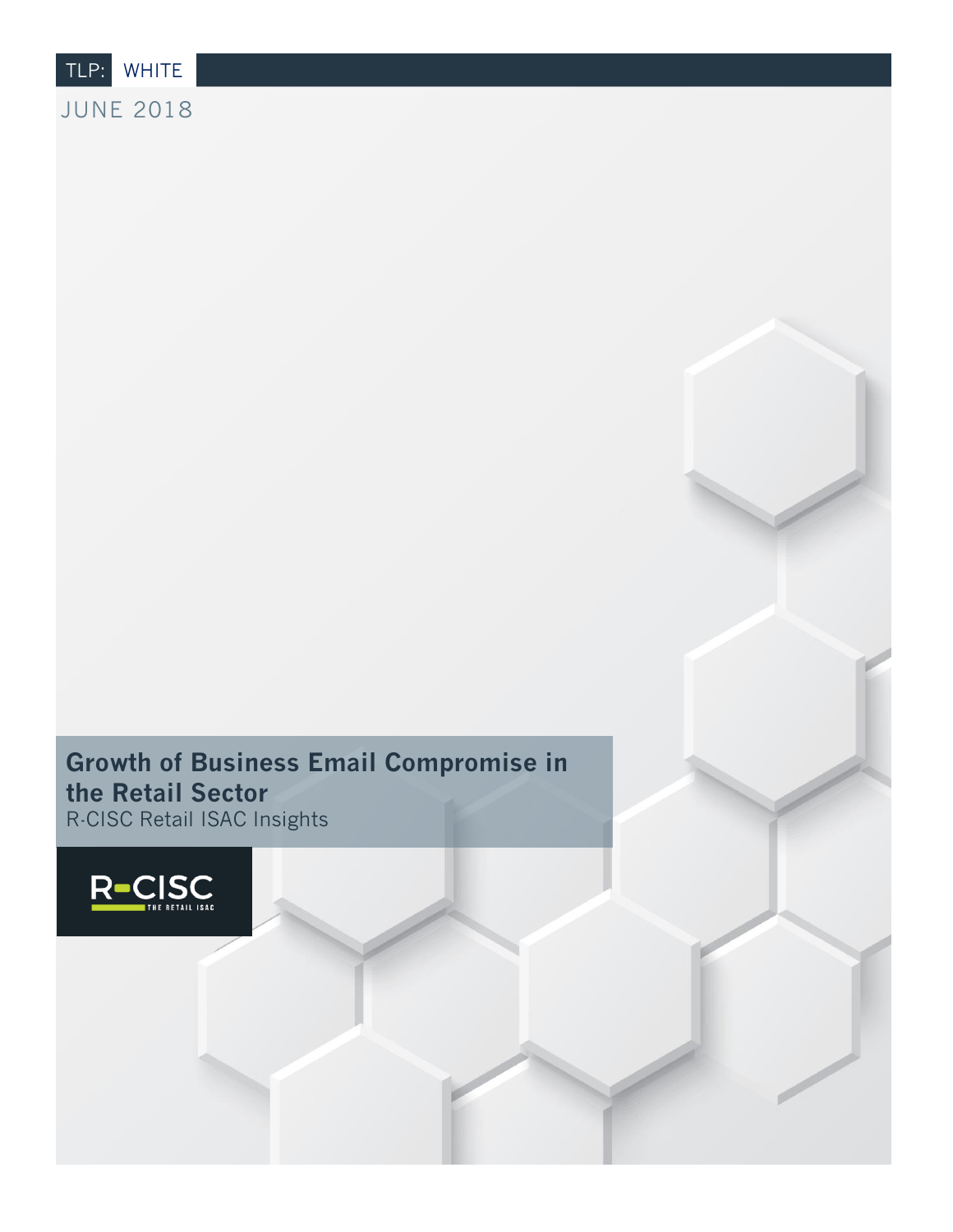#### TLP: WHITE

# A Closer Look at Business Email Compromise (BEC) Attacks

Over the past few years, business email compromise (BEC) attacks have expanded significantly. Threat actors have employed these attacks due to their combination of simplicity and effectiveness and the low level of sophistication needed to execute the attacks.

The Internet Crime Complaint Center (IC3) has broken down the five most common BEC attacks into the following categories:

- **The Bogus Invoice Scheme** As the name suggests, this involves the use of a fake invoice to trick organizations. BEC actors typically use this scheme against companies that deal with foreign suppliers.
- **CEO Fraud** In this scenario, attackers pose as an executive of the company to send an email to employees—usually to those in finance—requesting a money transfer to accounts they control. The attackers usually design "urgent" messages to throw their targets off-guard.
- **Account Compromise** An executive or employee's email account is hacked and used to request invoice payments to vendors listed in their email contacts. Payments are then sent to bank accounts the BEC actors control.
- **Attorney Impersonation** Attackers pose as a lawyer or someone from the law firm supposedly in charge of the company's crucial and confidential matters. Such bogus requests are usually done via email or over the phone, and around the end of the business day.
- **Data Theft** BEC actors target employees in HR or bookkeeping to obtain personally identifiable information (PII) or tax statements of employees and executives. Such data can be used for future attacks.

## Types of BEC Attacks

The two most common types of BEC attacks observed being utilized by threat actors are malware-employed and email only. Malwareemployed BEC attacks use off-the-shelf software often available on the dark web, which provides less sophisticated threat actors with the basic features needed to operate the scam. Ardamax and Lokibot are two examples of such software readily available on the dark web.

#### **TLP: WHITE**

Subject to standard copyright rules, TLP:WHITE information may be distributed without restriction.